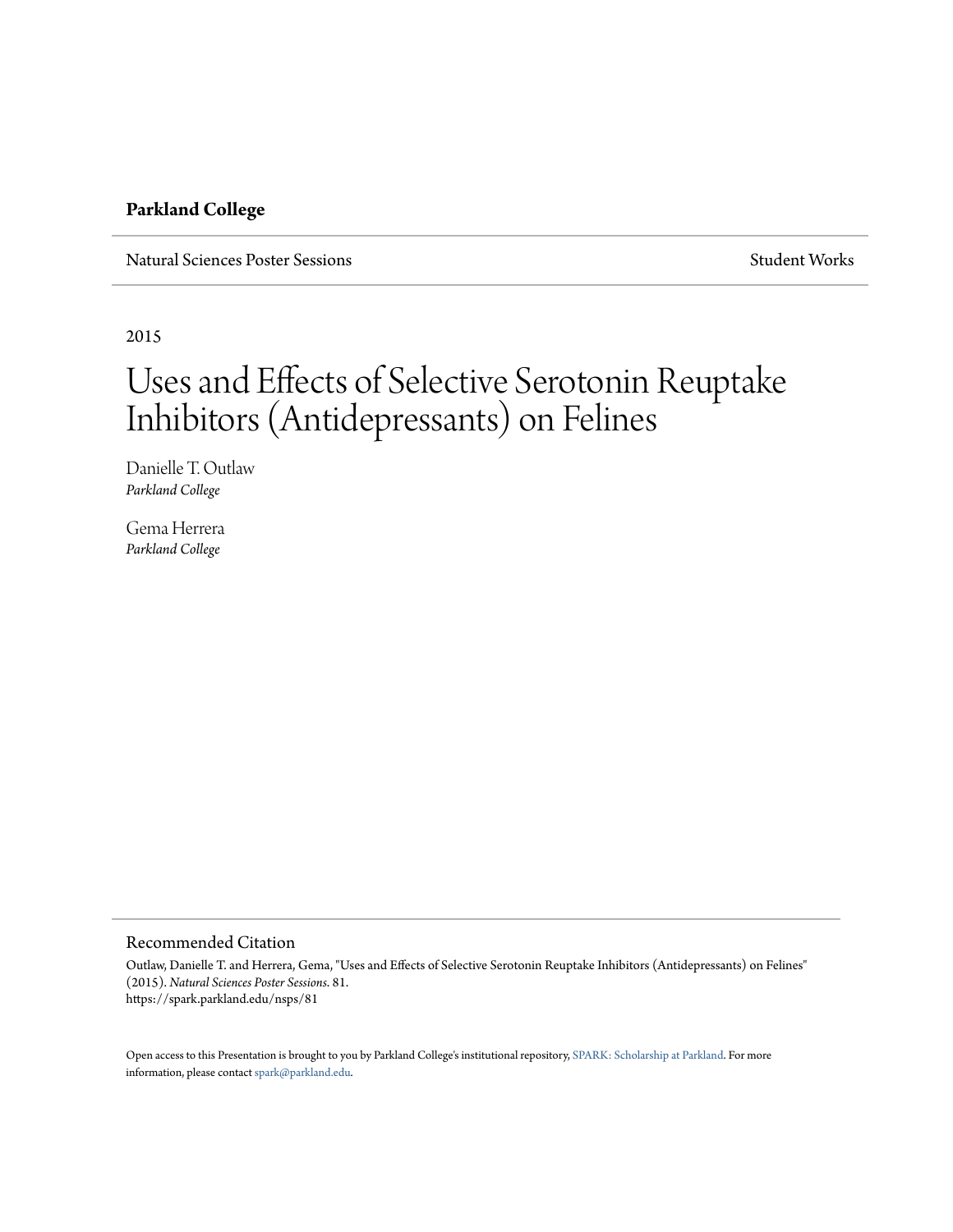# Uses and effects of Selective Serotonin Reuptake Inhibitors (antidepressants) on Felines

BY: GEMA HERRERA AND DANIELLE OUTLAW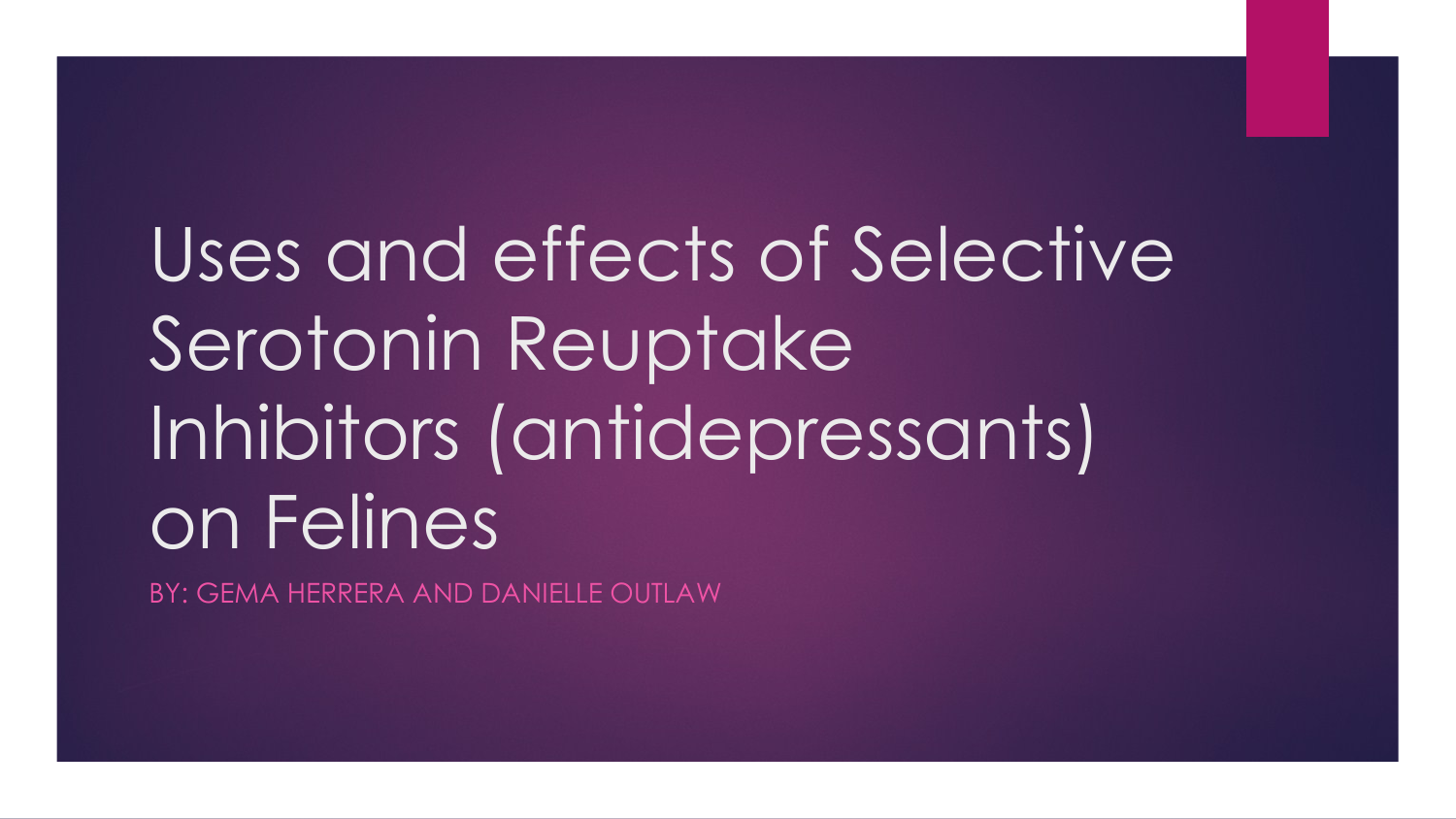## Comparing Uses of SSRIs

### Humans

- Anxiety (chronic feelings of fear)
- **Depression (chronic feelings of** sadness)
- ▶ Obsessive compulsive disorder (OCD)

(Pugh, 565).

### Felines

- excessive anger (excessive hissing or growling)
- **Spraying (marking territory in** unwanted places)

(Pugh 565).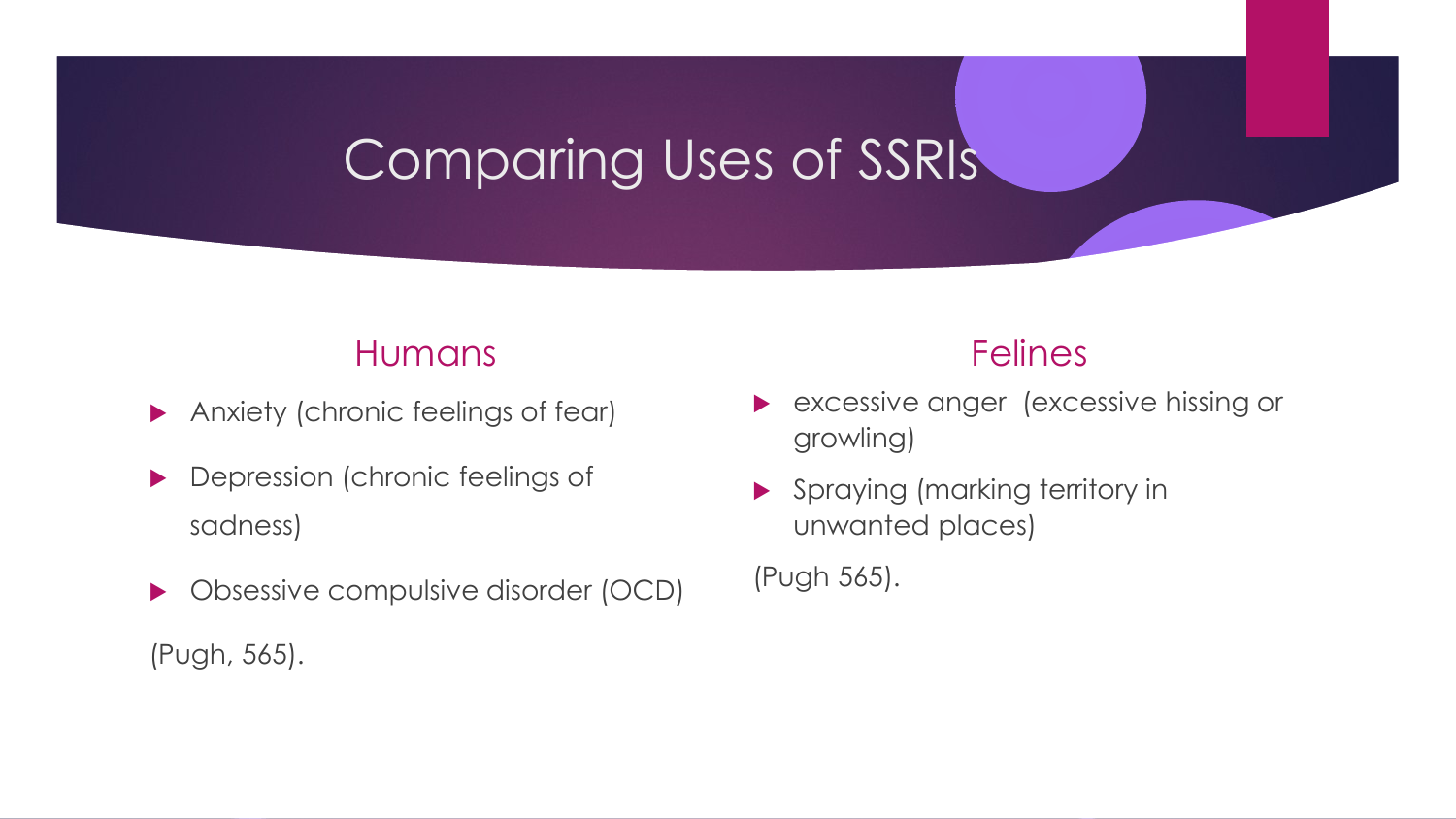Structure of **Fluoxetine** (Prozac) s is a structure of a common drug known to treat mental disorders, Felines (Pubchem 3386).

#### ("Pubchem 3386")

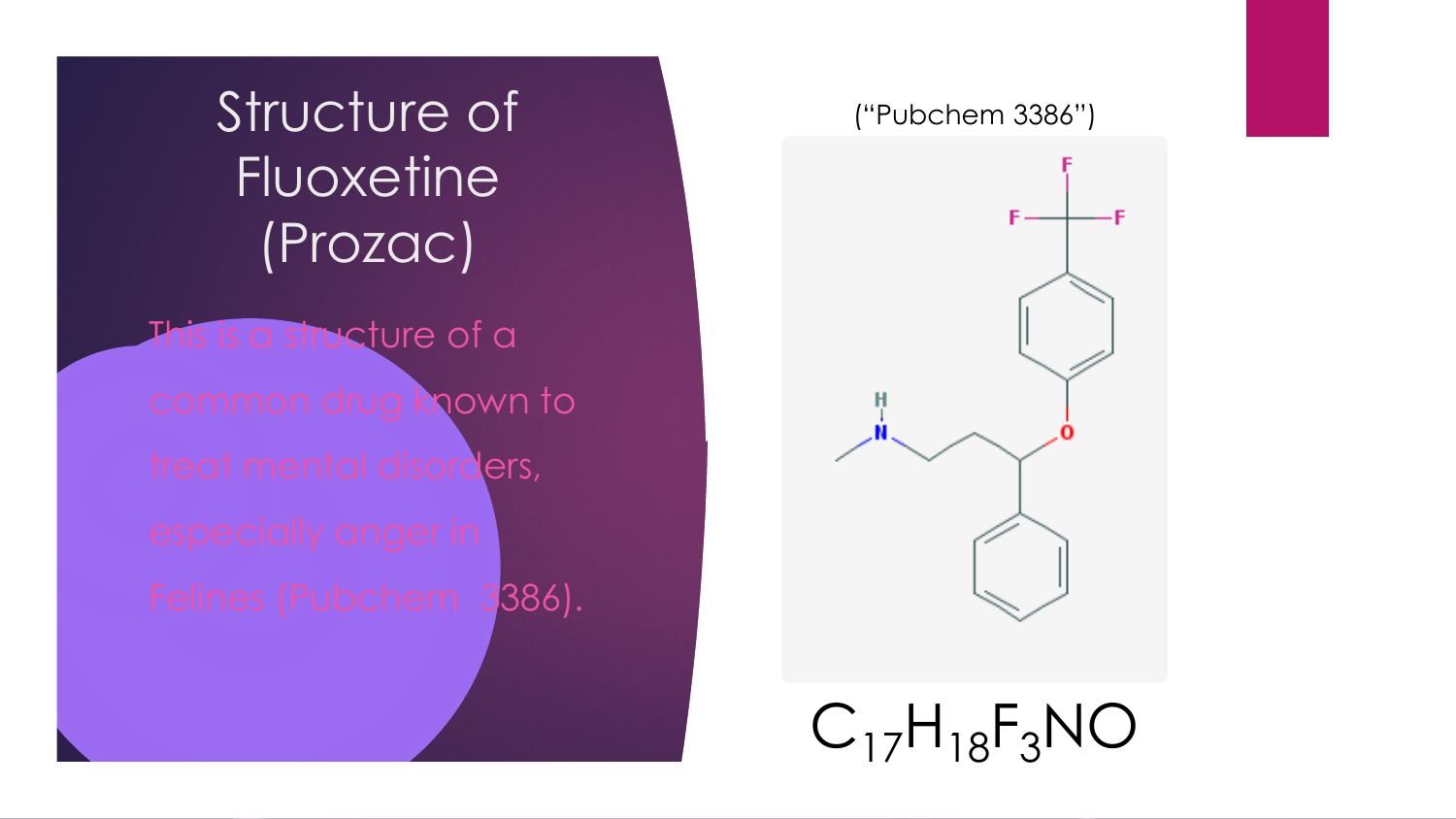### Serotonin can affect the body in a variety of ways such as :

- Constriction of blood vessels
- **Blood clotting**
- **Muscle contractions** It is also important for:
- Attention span
- How the brain
- Coordination
- 

#### ("Pubchem 5202")



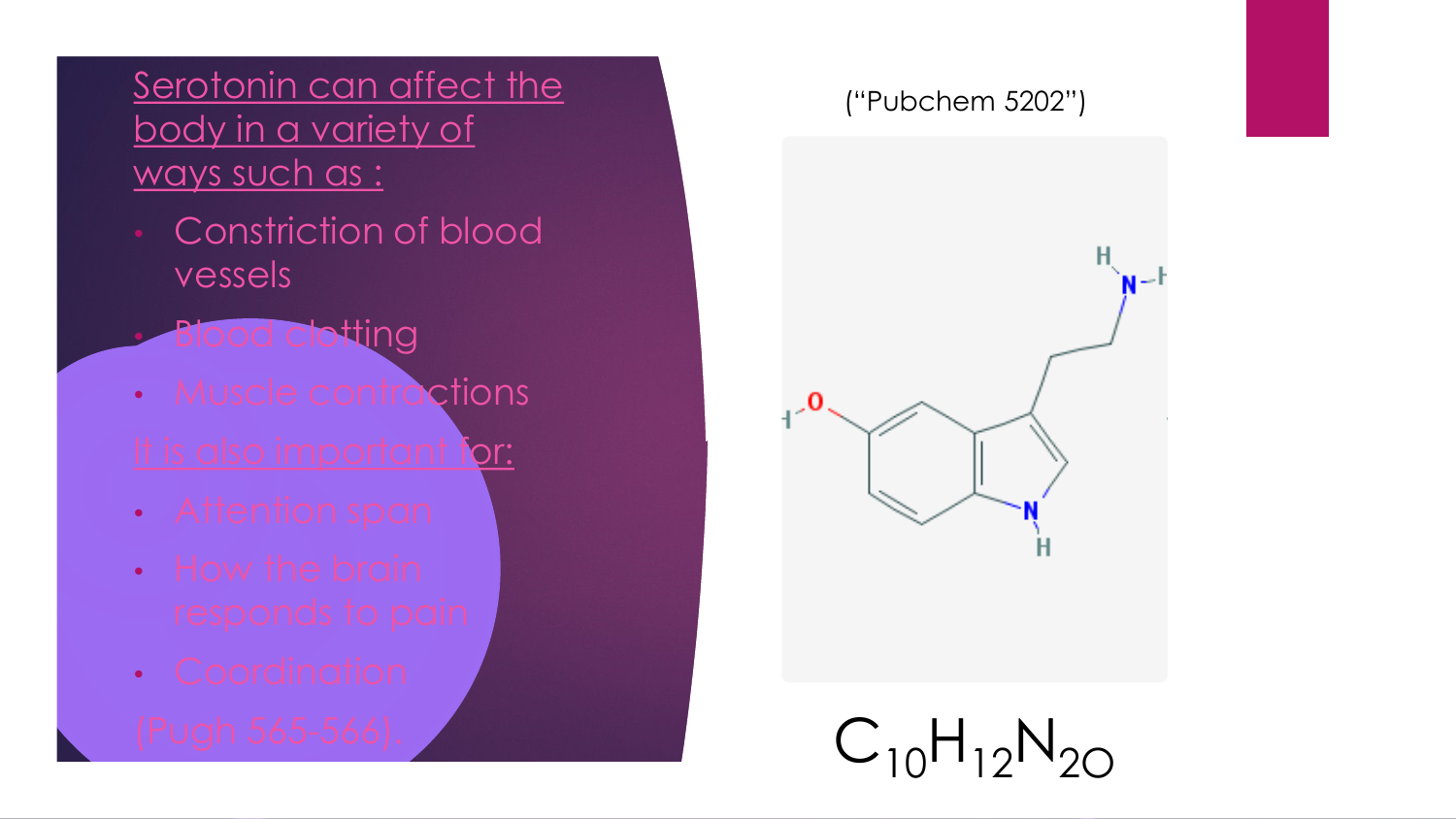# $5$ -HT<sub>1A</sub> receptors

- ▶ These receptors are important in combination with SSRIs
- ▶ These work by binding to another serotonin receptor in order to halt the neuron from firing which is what promotes a response in the brain.
- SSRIs used in treating mental disorders in both animals and humans help to regulate the amount of serotonin to improve behavior

(Aznavour 834-835).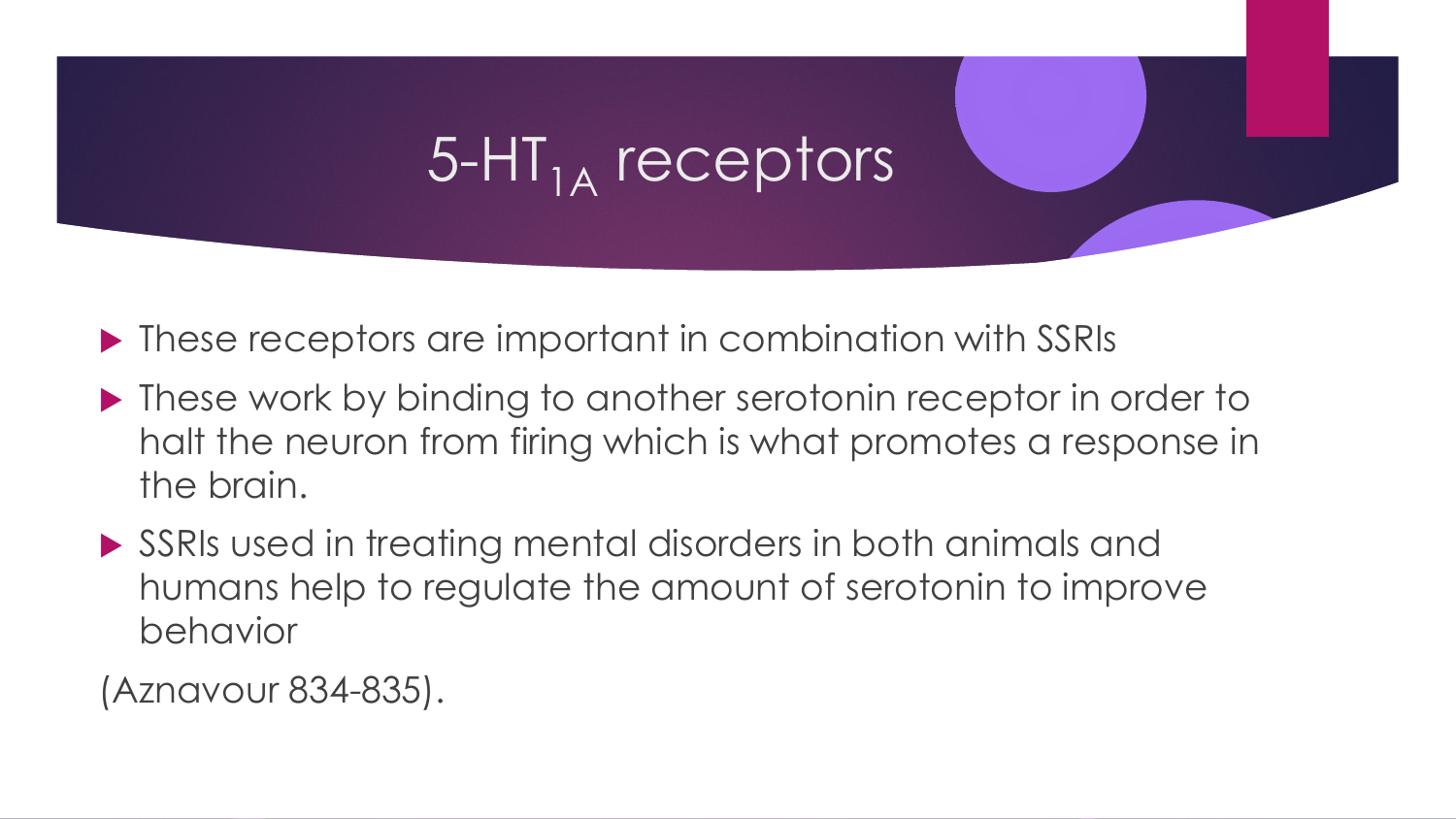# Feline brain imaging

To the right is a MRI and PET imaging scan of feline brain activity that was given fluoxetine treatment(Aznavou

(KEY: cg-cingulate cortex, HIPhippocampus, LS- Lateral Septum, IL-infralimbic cortex)



("Imaging Study")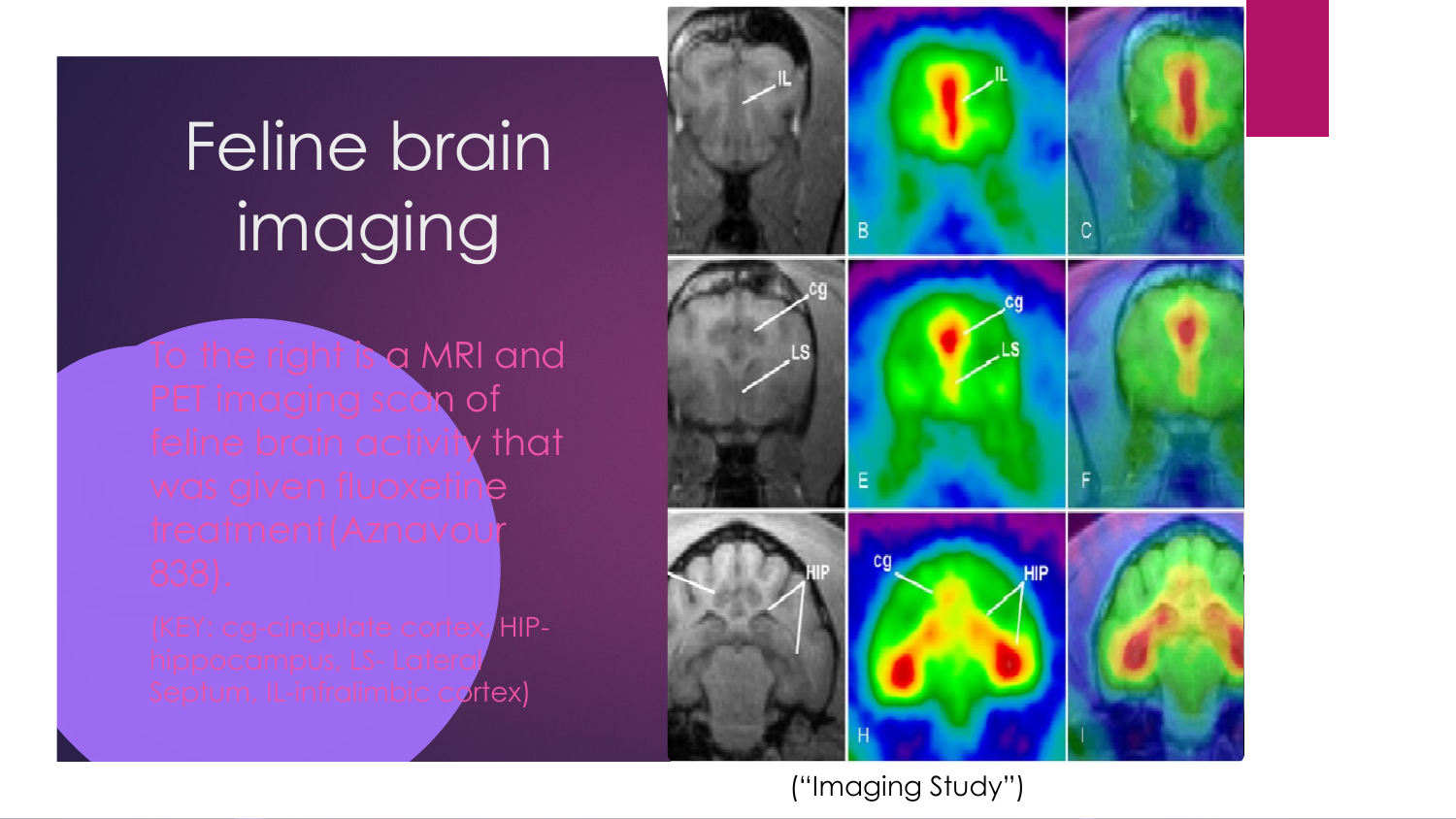# Feline Brain Activity

- In the right is a graph depicting feline brain activity with no fluoxetine treatment(control), a minor fluoxetine treatment (Acute fluoxetine), and a major fluoxetine treatment (Chronic fluoxetine).
- ▶ Each of the four sections depicts the part of the brain that is labeled.

(Aznavour 839).

#### ("Imaging Study")

N. Aznavour et al. / NeuroImage 33 (2006) 834-842

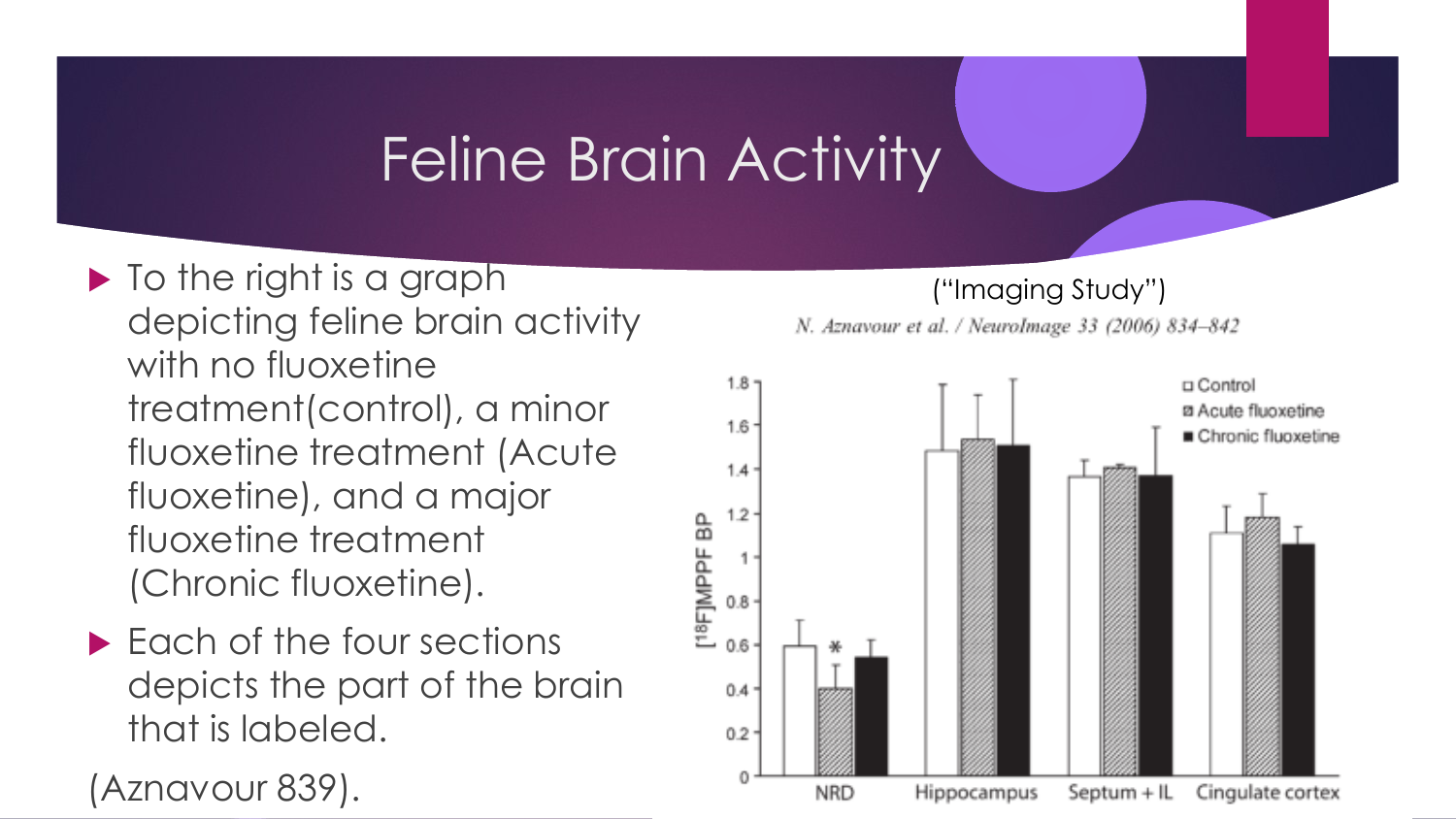## Feline Accidental Ingestion

- ▶ There has been a study done to determine the toxicity of accidental ingestion of antidepressants that was prescribed for their owners
- $\blacktriangleright$  It was found that the domestic short hair felines were affected more than the other breeds
- ▶ Overall, Veterinary care was needed in 20/33 of the patients (felines were given iv fluids for treatment)
- The most common symptom was sleepiness but some experienced upset stomach and rapid heart rate

(Pugh 567).